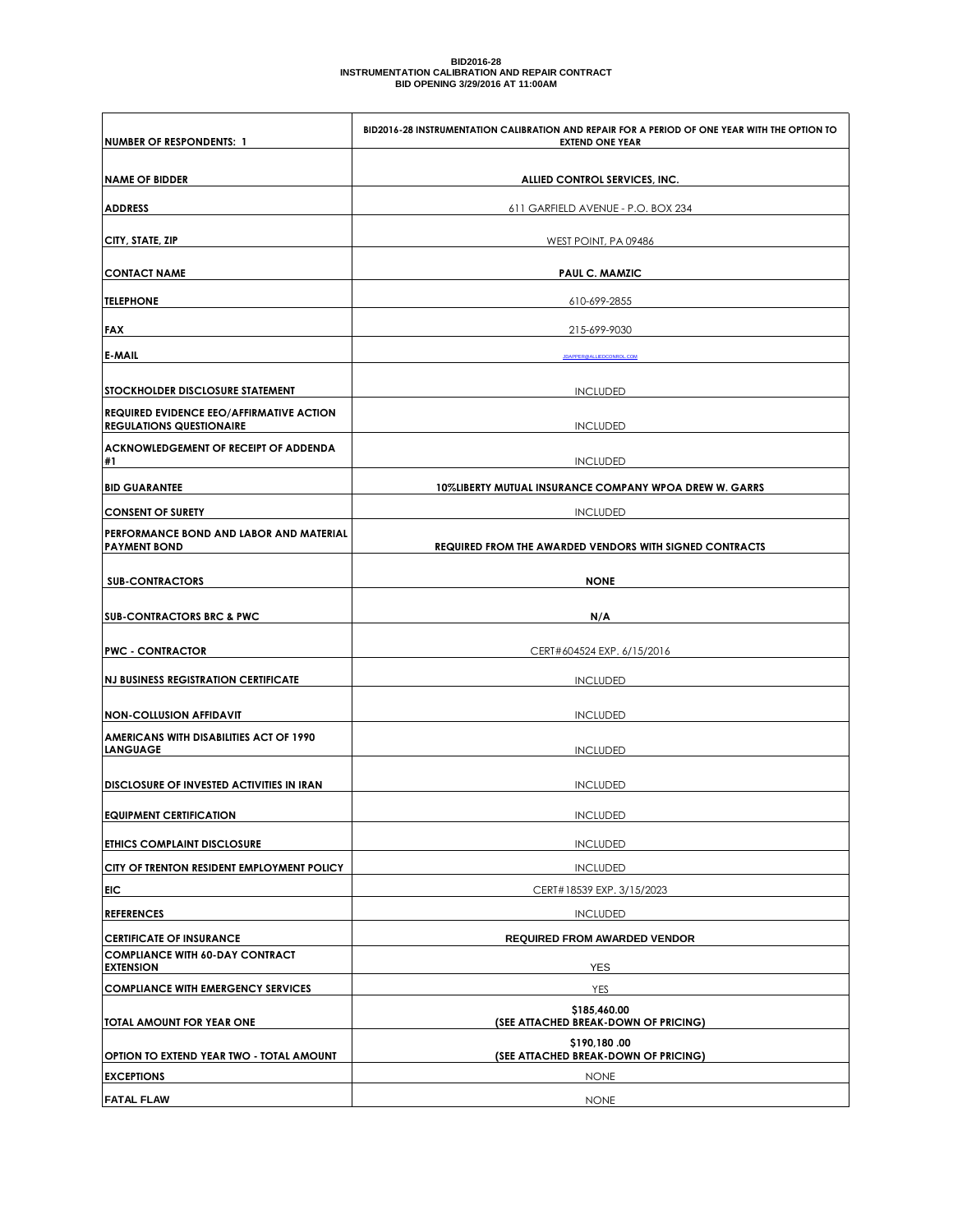## INSTRUMENTATION CALIBRATION AND REPAIR CONTRACT FOR THE TRENTON WATER WORKS Proposal FY2016 (YEAR ONE)

I (we) hereby certify that I (we) have read the contract together with the specifications attached hereto, and have also examined the site(s) of the work, and fully understand the meaning of them, and if awarded the contract hereby agree that I (we) shall comply with all of the terms, covenants, and agreements set forth herein.

I (we), agree to receive as full compensation for furnishing the services called for under these specifications, complete and finished in every detail, and in full accordance with the specifications which are hereby made part and parcel of the proposal the following sums:

| <b>SERVICE ITEM</b>                   | <b>HOURLY/UNIT</b><br><b>COST</b> | <b>NUMBER OF</b><br><b>HOURS/(other)</b> | <b>TOTAL</b><br><b>PRICE</b> |
|---------------------------------------|-----------------------------------|------------------------------------------|------------------------------|
| <b>Quarterly Report</b>               | \$610.00                          | 4 reports                                |                              |
| Calibrations                          | 8109.00                           | 1040 hours                               | 8113,360.00                  |
| Venturi Flowmeter Testing/Calibration | 00.00                             |                                          | 83,100.00                    |
| PLC Cabinet and Equipment Cleaning    | 00.00                             |                                          |                              |
| <b>Emergency Service</b>              |                                   | 40 hours                                 | 84,360.00                    |
| Demand Maintenance                    | 9109.00                           | 400 hours                                | 943,600.00                   |
| Parts & Materials (fixed)             |                                   |                                          | \$15,000.00                  |
|                                       |                                   | <b>Grand Total:</b>                      |                              |

Respectfully Submitted:

NAME)

(Signature)

(Print Name Above)

(Phone Number)

Include the following:

- Documentation of the possession of test equipment listed and NIST Certificates  $\Box$
- Documentation for experience and references  $\Box$
- $\Box$ Documentation of depot repair facilities within a 50 mile radius of the water filtration plant
- $\Box$ Resumes for the three technicians who shall perform the work
- $\Box$ **Factory Trained Certificates**
- Documentation of one licensed professional Control Systems Engineer and one professional Electrical Engineer  $\Box$
- Copy of Business Registration Certificate issued by the New Jersey Department of the Treasury, Division of Revenue  $\Box$